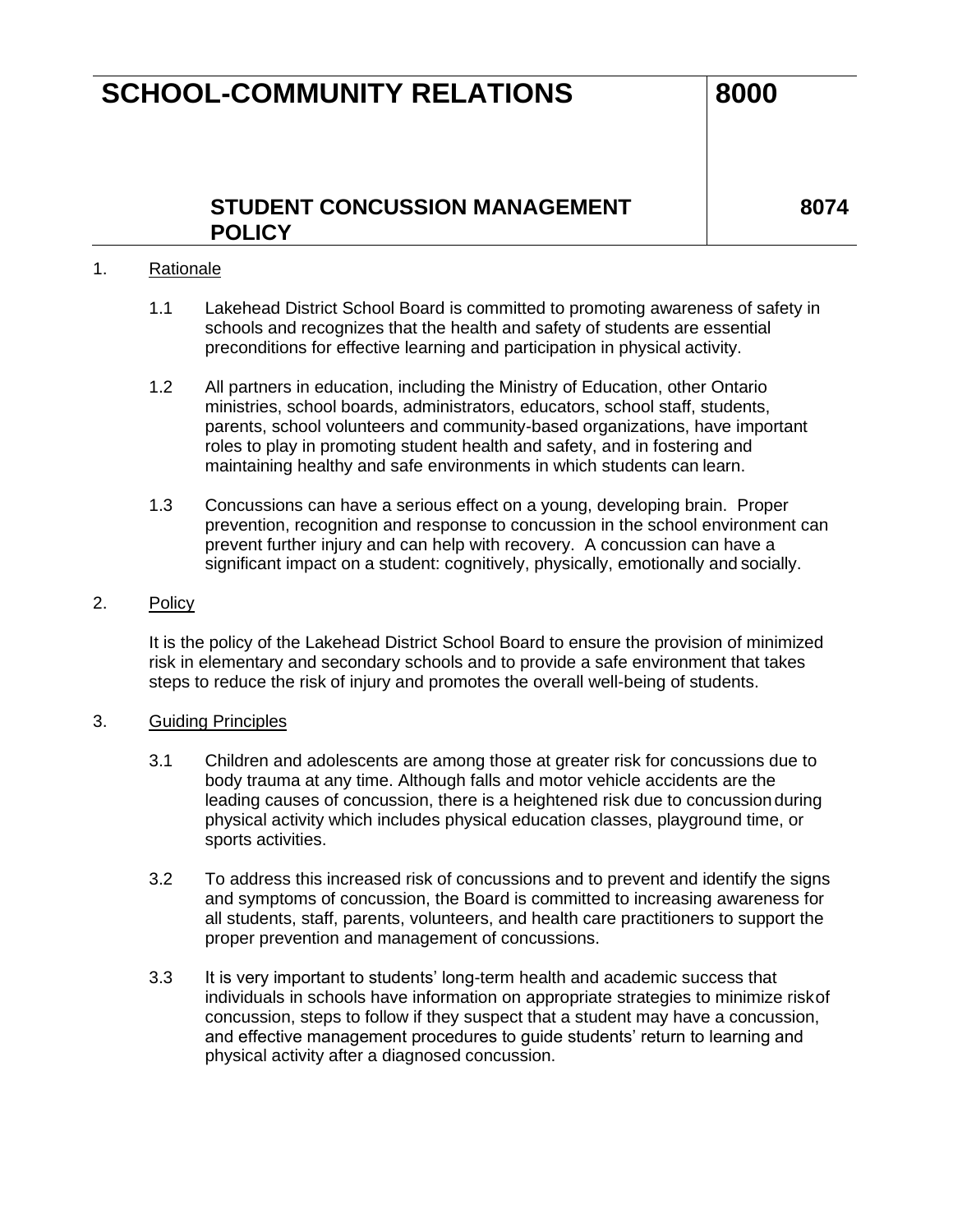## **SCHOOL-COMMUNITY RELATIONS 8000**

## **STUDENT CONCUSSION MANAGEMENT POLICY**

**8074**

3.4 In accordance with Policy Program Memorandum (PPM) 158 (School Board Policies on Concussion), Lakehead District School Board will develop and implement concussion management strategies. These strategies must include development of awareness, prevention, identification, training and management procedures for a diagnosed concussion.

#### 4. Requirements

The Lakehead District School Board requires:

- 4.1 Receipt of confirmation of annual review of approved Concussion Awareness Resources by individuals participating in Board-sponsored interschool sports.
- 4.2 The establishment of Concussion Codes of Conduct for individuals participating in Board-sponsored interschool sports, and the receipt of confirmation of annual review of the relevant code of conduct by those individuals.
- 4.3 Annual concussion training for relevant school staff.
- 4.4 The establishment of a process for the removal of students with a suspected concussion from physical activity and, for those diagnosed with a concussion, a Return to School Plan, which includes their return to learning and to physical activity.
- 4.5 The establishment of a process to document and track a student's progress, from removal from an activity due to a suspected concussion, to the return, through graduated steps, to learning and to physical activity.